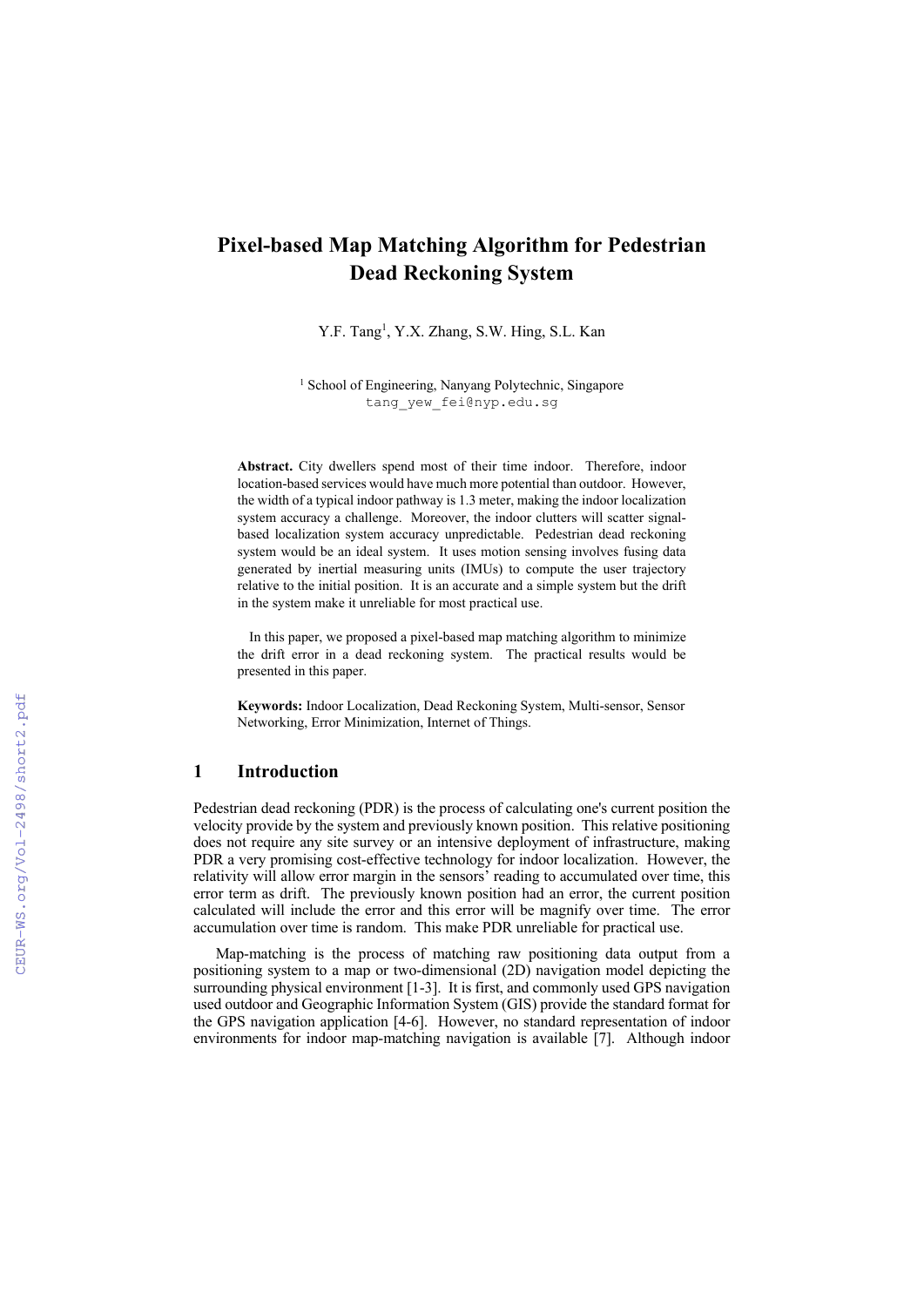architecture floor plan is available, the drawing is using associate with information not required for indoor map matching navigation.

 In this paper, a map matching algorithm is proposed in minimizing the drift in a PDR. In leveraging on indoor floor plan, pre-determine path could be determined to minimize the drift in a PDR system.

## **2 Obtaining Map Information**

This is a light weight manual method to obtain map information in assigning pixels to the corresponding coordinate (long, lat) for the use in indoor navigation with map matching algorithm. Although, there are automated map generation for navigation models from building information models [7]. The automated solution would require extensive for a single floor testing and is usually target whole building map generation.

#### **2.1 Layering**

The floor plan must be drawn to scale and converted into softcopy. The floor plan will go through layering to separate the essential information from non-essential information. The floor plan was layered into indoor/structural floor plan and the information layer. Only the indoor/structural floor plan is used in determining the pre-determine path.

An example of a typical floor plan layering is shown in Fig. 1.



**Fig. 1.** Layering out a typical floor plan

#### **2.2 Pixelization**

The digitalized indoor/structural floor plan will have each pixel presents a coordinate (latitude, longitude). The solid pixels or black pixels will represent walls or obstacles that will prevent the localization system to make its location on it or cross it. Thereby, creating allowable and non-allowable pixels for the localization system to navigate within these pixels. The continuity of the allowable pixels will be the pre-determine path containing the navigation of a PDR system. This will enhance accuracy and prevent localization system from navigate into the walls or over the walls.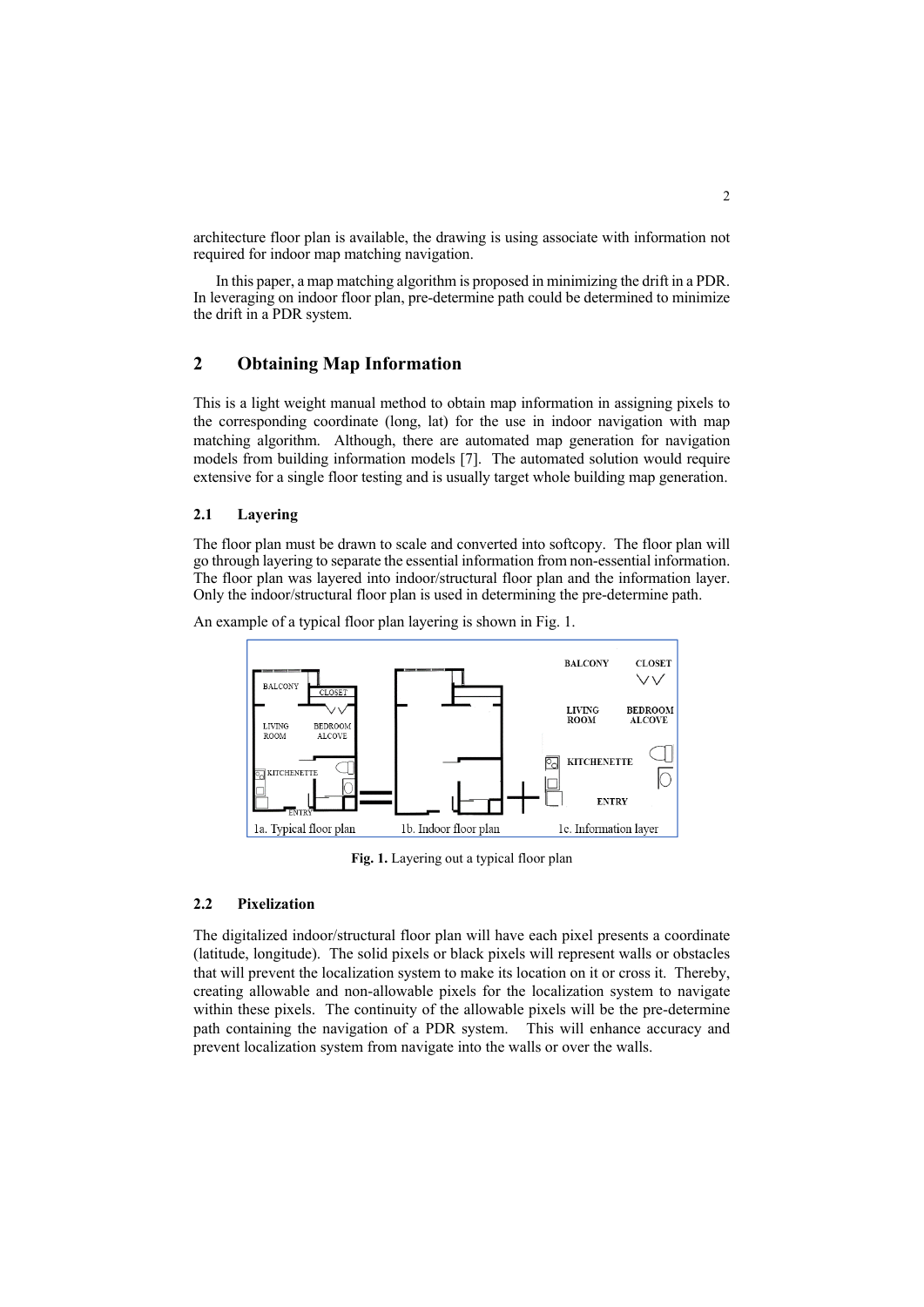#### **2.3 Coordinate Assignment**

The outline of the indoor floor plan is overlay onto the building outline in a Google map as shown in Fig. 2 Once outline of the indoor floor plan is aligned onto the Google map building outline. The indoor floor plan circumference coordinate could be obtained, and each pixel's coordinate could be determined. The resolution could be reduced to minimize the system resources.



**Fig. 2.** Mapping the outline of the indoor floor plan onto Google Map to obtain the coordinates for each pixels in the indoor floor plan

# **3 Map Matching Algorithm**

A pre-defined path will be defined to contain the PDR value within a certain range. The PDR reading will be moved to the pre-defined path pixels with k nearest algorithm.

Since the biggest problem from PDR is it is not calibratable when error accumulated along with the time, we have used map matching algorithm applied on every raw point from PDR and iteratively compared distance to the nearest path and nearest pixels. After calibrated to the nearest pixel in the predefined path, the accumulated error will be significantly limited to an acceptable range.

Fig. 3a shows the process flow. At the beginning of the tracking, an initial tracking location together with the initial direction obtained from magnetometer is required for the system. The start point does not need to be accurate because the map matching system will assign it to the nearest pixel on the nearest path. There are two steps to determine the nearest pixel. The graphical explanation is shown in Fig. 3b. The initial direction of the moving direction as in Fig. 3b(i) is obtained from the magnetometer and subsequent direction is determined by the gyroscope. The predefined paths directions with the initial direction determined by the magnetometer or the gyroscope will filter out all predefined path pixel located in the irrelevant direction as shown in Fig. 3b(ii). To determine the nearest pixel along the remaining paths. The existing location coordinates will compute the distances between its coordinates with the pixels coordinates along the pre-determine path as shown in Fig. 3b(iii). The existing location coordinates will be replaced with the nearest coordinates in the pre-defined path as shown in Fig. 3b(iv). Iteratively, with movement sensed by IMU unit, previous assigned point together with step length and direction changed will be used to calculate the next predicted location and the final location will be assigned on the nearest pixel using the same strategy.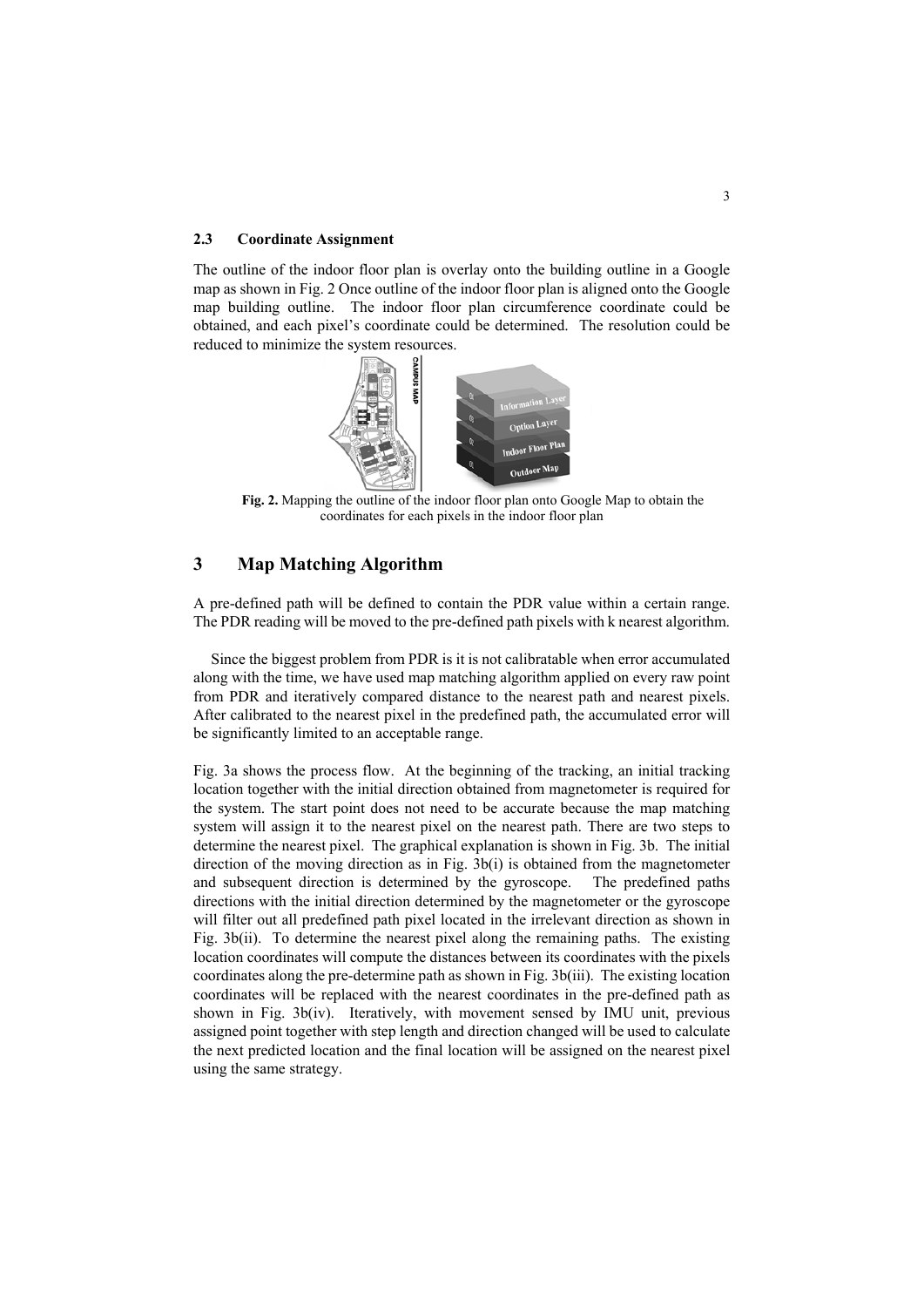

**Fig. 3.** (a) Map matching algorithm flowchart (b) Map matching algorithm example

Since, the algorithm will restrict the tracking within the pre-defined path, error will be significant at the turning of the cross junction where the PDR error accumulated could be overshoot or undershoot. This error will disallow the turning since the predicted location will be either after the cross junction or before the cross junction depending on the error is overshoot or undershoot. This drift error is random. In different situations it may mislead the next path decision in making turns.

Based on PDR practical result and typical steps sizes, in a straight-line pre-define path, the error accumulation does not exceed 4 meters. This indicate the system localization error with map matching is 4 meters and below or the misstep error is limited to slightly more 2 steps size. In factoring the system localization error in the system decision to determine if a turning is genuine. The allowable turn area is set to the current point to the nearest turn is  $\pm 4$  meters. The diagrams showing the errors undershoot (A) and overshoot  $(B)$  at the cross junction is shown in Fig. 4. If the predicted location is within  $\pm$  4 meters of the entrant point of the junction and a change of direction in the system, the previous direction will be disregarded, the calibrated position will be the entrant point of the nearest cross junction.

However, if a change of direction not within  $\pm$  4 meters of the entrant point of the junction, the previous direction will be considered as the factor. The next path of pedestrian will be the previous nearest facing path of the previous direction. This autocalibrate the PDR direction error from the gyroscope or the magnetometer.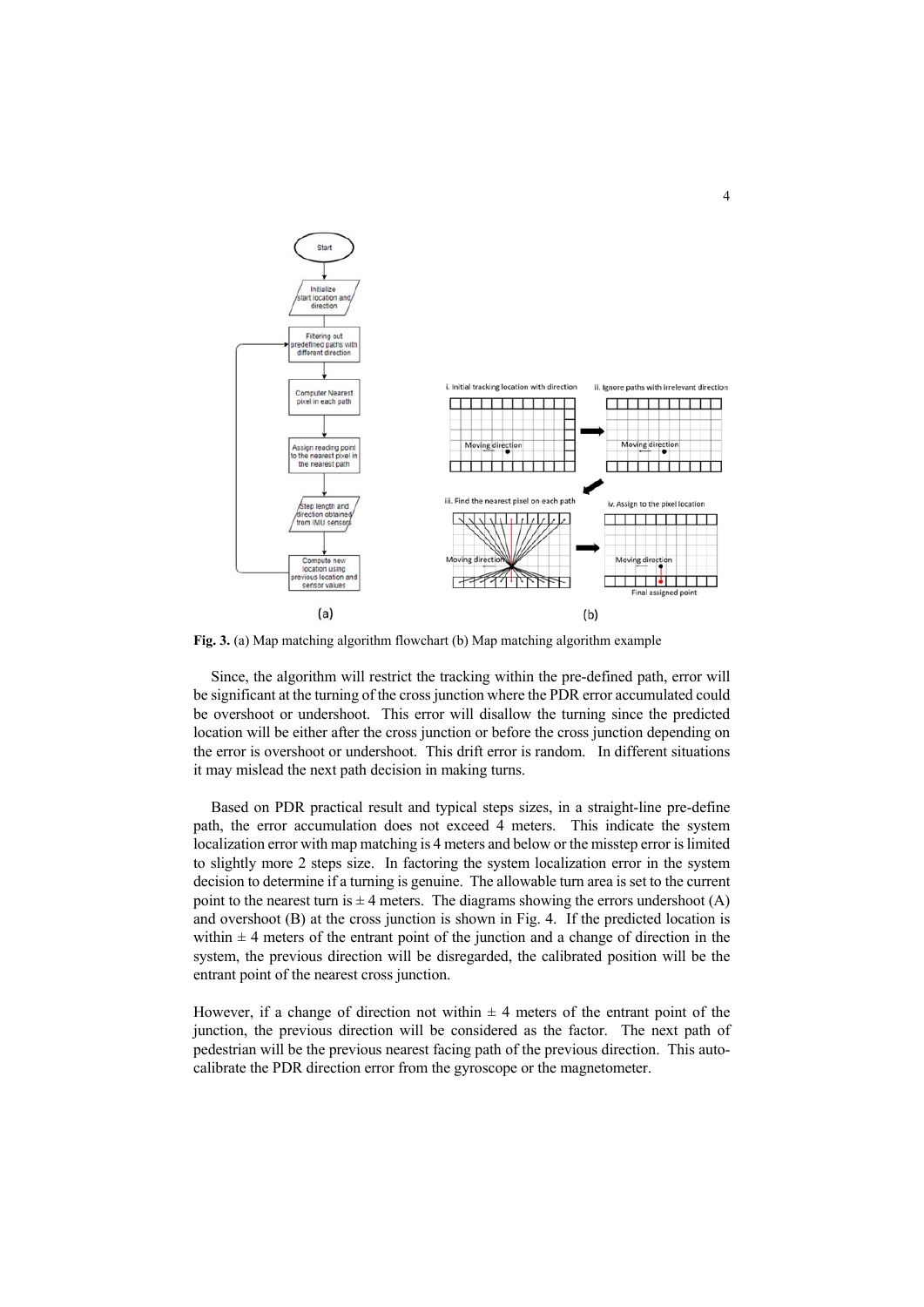

**Fig. 4.** Map matching algorithm for turning corners for undershoot situation (A), overshoot situation (B)

### **4 Experimental Results and Discussion**

A PDR localization system based on accelerometer, gyroscope and magnetometer is developed on Android platform. The device used here is Samsung Note 4+. One device is with PDR localization system while another is using the same localization system with map matching algorithm mentioned in Section 3. The laboratory indoor map coordinates are extracted as discussed in Section 2.

An initial starting point is pre-defined and the coordinated is marked out together with a set of check points. The purpose of having the check points are mapped out is to the tester to record the reading at the same location for over 50 cycle of testing. This would provide consistency in having the test repeated for 50 cycles and reading taken in the exact same location. The test is carried with 34 pre-defined measurement points and test setup with two phones (same model). The test path is designed to have a reasonable number of turns and distance. One mobile phone will have a PDR with map matching algorithm while the other without on a notepad board to ensure both systems are subject to the same physical movement and conditions during each test cycle.

Fig. 5 show how the distance error is measured with the predicated position by system with reference to the pre-defined path. The distance error from the pre-defined path for system with map matching is termed as  $\Delta$ .  $\Delta_1$  is the distance after the predicted point is move to the nearest neighbor on the pre-defined path. The distance error  $\Delta_2$  is measured directly from the predicted point by the system without map matching with respect to the pre-defined path.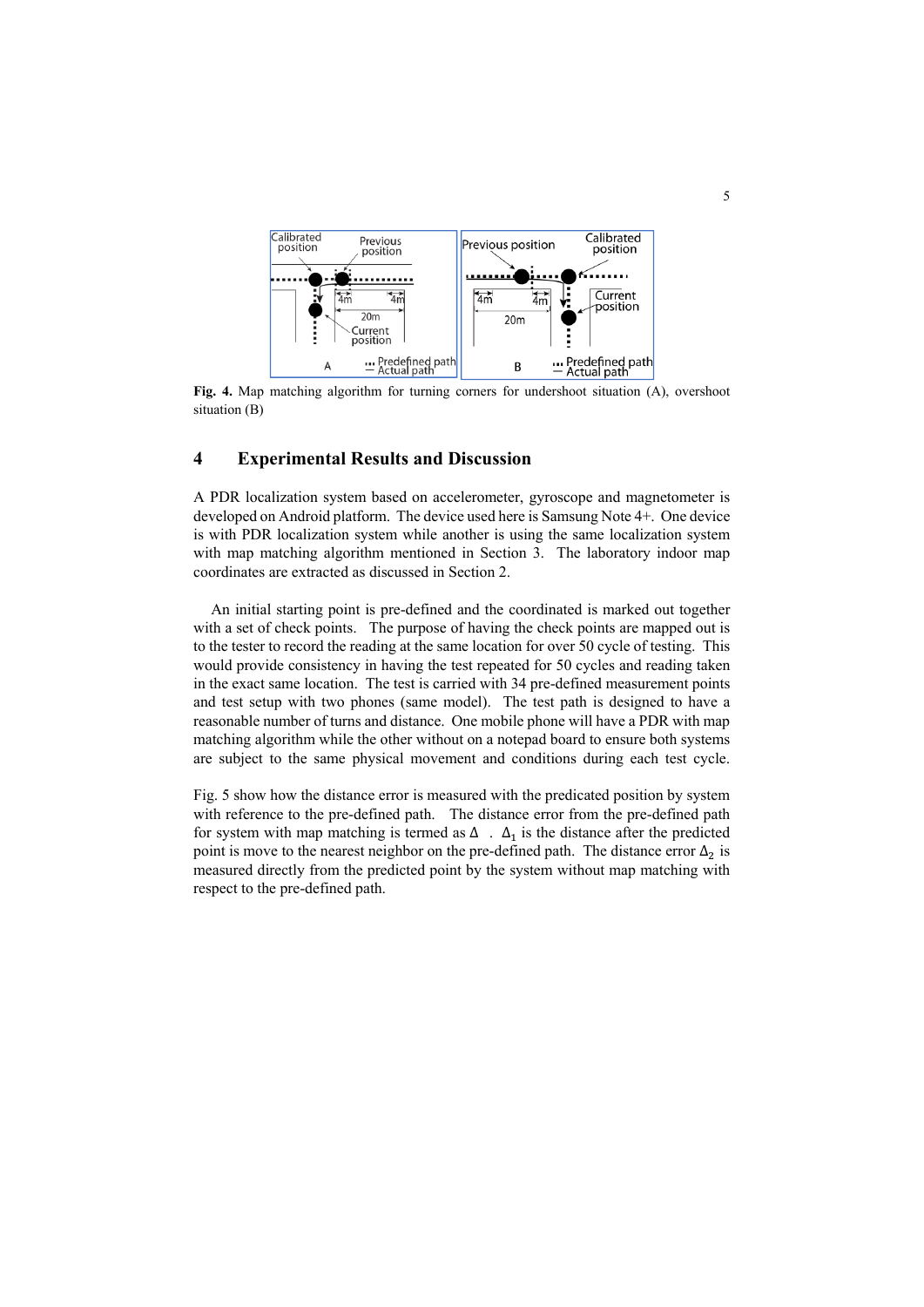

**Fig. 5.** Map matching algorithm in assigning the reading out value to the nearest neighbor in predefined path pixel with k nearest neighbor algorithm

The mean distance error at each check points for system with and without map matching algorithm for 50 cycles is shown in Fig. 6. The result shows the mean distance error at each check point for the system with map matching algorithm is constantly below the system without map matching. The average mean distance error is 2.07 meter and 6.13 meter for system with map matching and without map matching respectively. This suggest a drastic improvement in the distance error in using map matching algorithm.



In Fig. 7 shows the variance and standard deviation at each checkpoint over 50 cycles. The variance and standard deviation are constantly lower in the system with map matching algorithm over the system without. This indicate the data produced by system with map matching is more consistent and closer to the mean value of the predicted value.

In Fig.8 show the improvement factors for each test cycle. The improvement factor per cycle, is calculated using the equation  $\Gamma = (\Delta_2 - \Delta_1)/\Delta 1$ , where  $\Gamma$  is the improvement factor per sample. A linear trend line shows an approximate 55% improvement could be achieved using the map matching algorithm.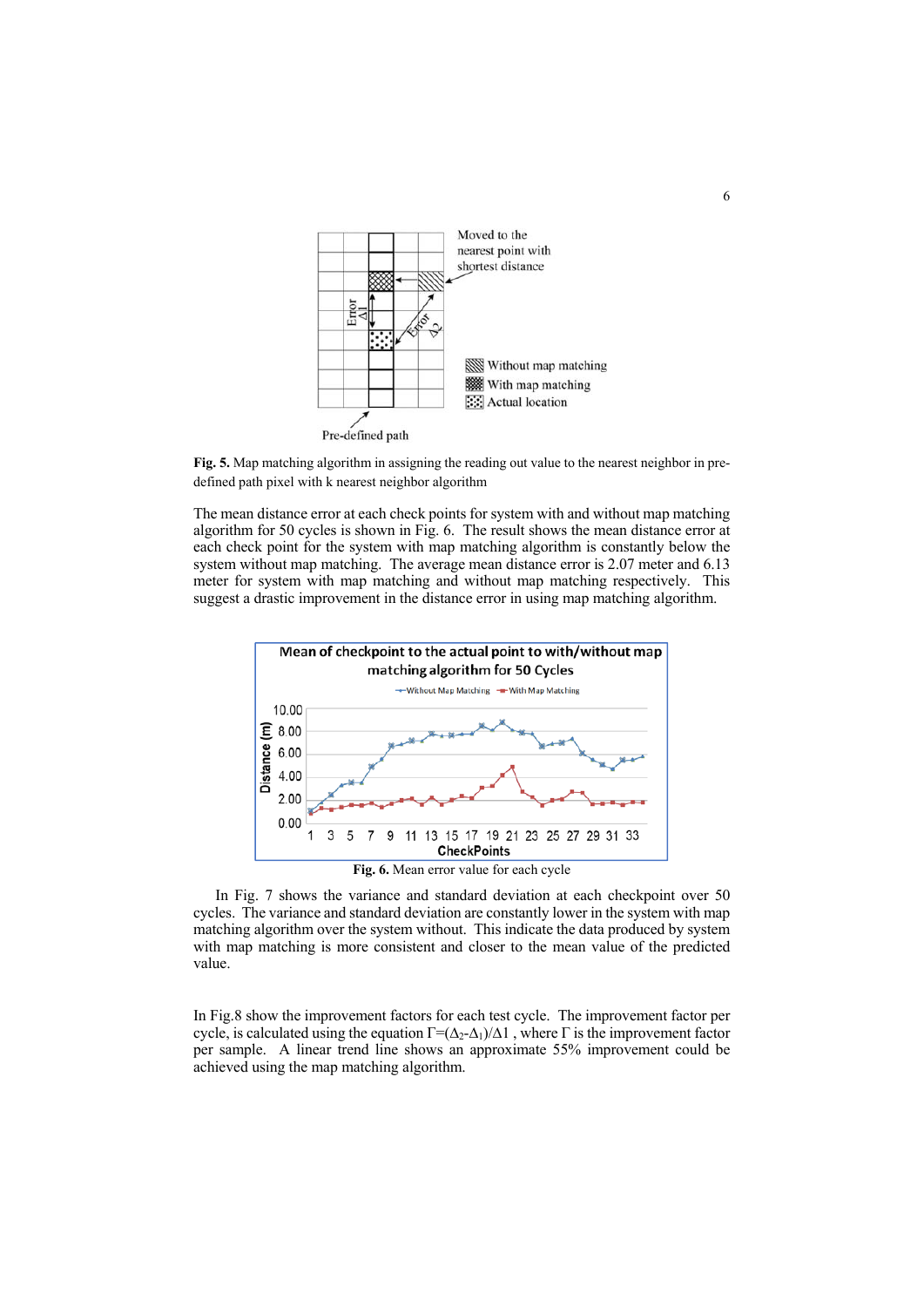

**Fig. 7.** Variance (y-axis on the left) and Standard Deviation (y-axis on the right) at each checkpoints (x-axis) over 50 cycles for system with and without map matching algorithm

 Common techniques used in error correction in PDR uses estimating the step length and orientation change of each stride observing the characteristics of the IMU reading during steps [8,9] or if the IMU is located at the pedestrian's feet, an inertial navigation system (INS) [10] is used to correct the zero velocity UPdaTes (ZUPT) during the stance phases of step. Estimating the step length and orientation offers a flexible method but an increase in error after each step persist. INS offer better positioning at the cost of limiting the possible positions of the IMU (at the shoe).

However, our lightweight solution allows indoor map information transfer for our map matching algorithm to minimize error in the PDR navigation system. In confining the navigation space of each steps and allow every turn to perform system calibration to auto-correct the errors accumulated. The system drift could be contained within a finite time of each cornering.



**Fig. 8.** Average improvement factor

The results had showed a drastic improvement in the system using map matching algorithm in term of accuracy and more consistently closer to the mean predicted value.